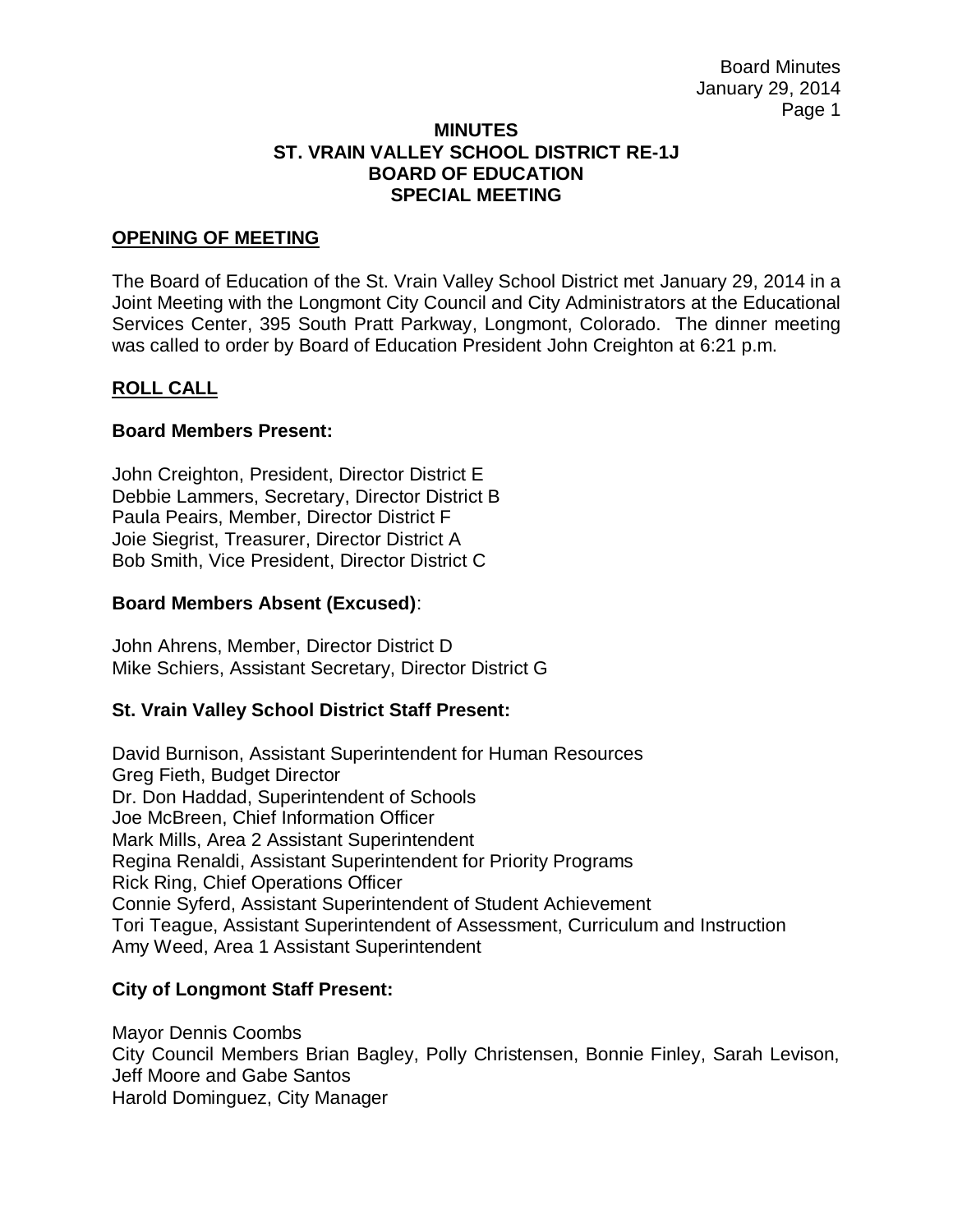Board Minutes January 29, 2014 Page 2

Sandra Seader, Assistant City Manager Shawn Lewis, Assistant City Manager Jim Golden, Director of Finance Dale Rademacher, Director of Public Works and Natural Resources (PWNR) Tom Roiniotis, Director of Longmont Power and Communications Karen Roney, Director of Community Services Eugene Mei, City Attorney Kim Shugar, PWNR Natural Resources Manager Jeff Friesner, Recreation Manager Christina Pacheco, Children/Youth Resources Manager Linda Kopecky, Program Coordinator

# **AMENDMENTS TO THE AGENDA**

The Agenda was accepted as presented.

# **Topics Discussed:**

- Flood Recovery Update
- Mountain View Elementary & Longs Peak Middle School Renovations (LHS Update)
- 0-3 Reading Initiative
- Feasibility Study for Hockey/Swim Facility
- Broadband
- National League of Cities-Funded Project on School Readiness, Preschool Standards & Youth Violence Prevention

No action was taken for any of the above discussion topics.

# **AUDIENCE PARTICIPATION**

None

### **ADJOURNMENT**

The meeting was adjourned by unanimous acclamation at 8:06 p.m.

The motion carried by unanimous roll call vote: [John Ahrens, absent; John Creighton, yes; Debbie Lammers, yes; Paula Peairs, yes; Mike Schiers, absent; Joie Siegrist, yes; Bob Smith, yes].

Respectfully submitted,

Debbie Lammers, Secretary of the Board of Education

Barb Steege, Secretary to the Board of Education